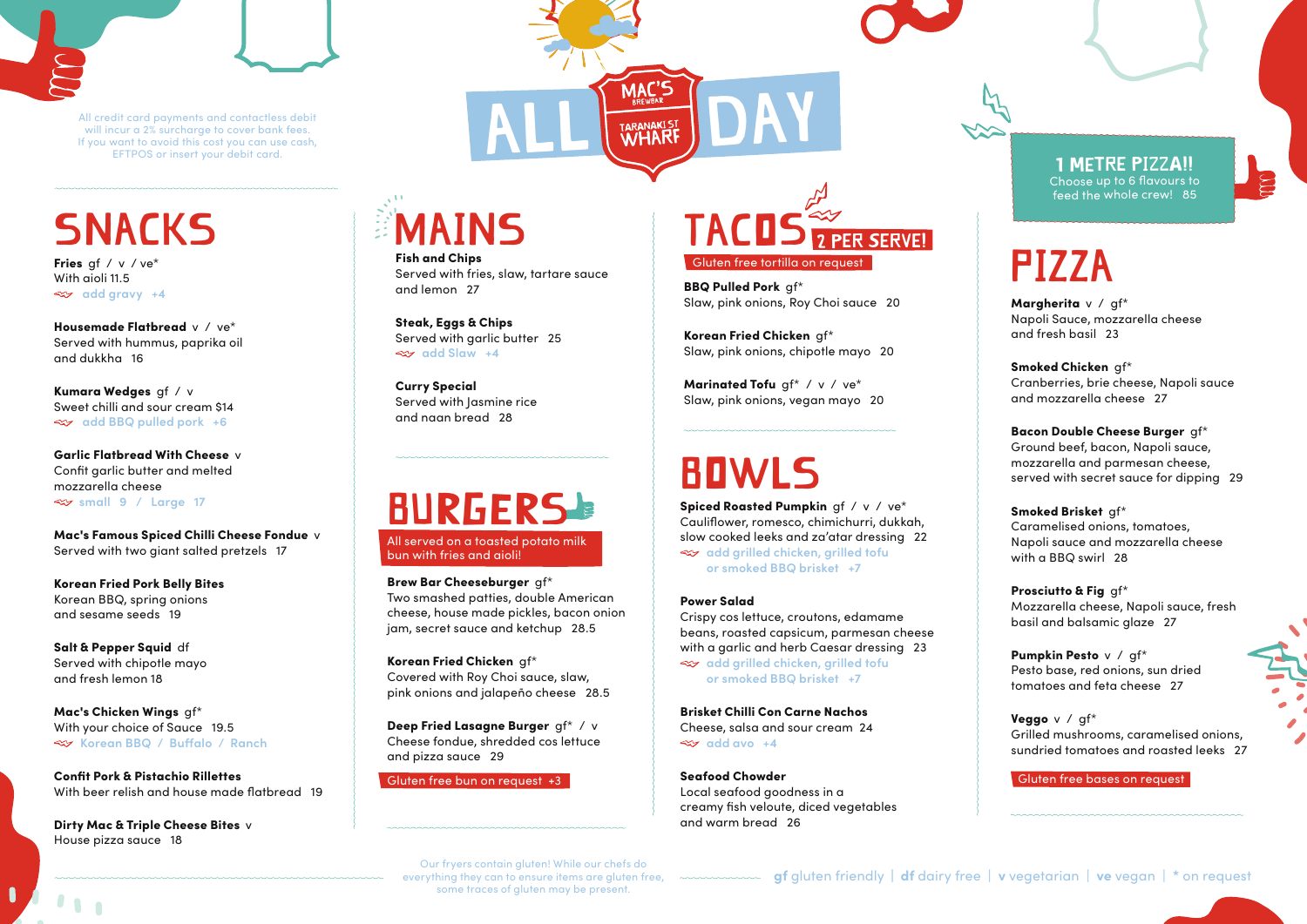

**Eggs on toast** gf\* / df\* Two free range eggs on sourdough toast 8 **add bacon +6**

**Monte Cristo** Battered brioche stuffed with ham and cheese 17 **add fried eggs +5**

**Tomato and Brie Toastie** Basil pesto, tomato and brie on brioche bread 15

**Smoked Brisket On Hash** gf With hollandaise, spring onions and grilled tomato 23

#### **Roasted Pumpkin On toast** v

With hummus, romesco, dukkha and rocket 21 **add poached eggs +5**

| Eggs                  | +5   |
|-----------------------|------|
| <b>Bacon</b>          | $+6$ |
| Mushroom              | +5   |
| Tomato                | $+5$ |
| <b>Hollandaise</b>    | $+4$ |
| <b>Two Hashbrowns</b> | ட    |

gf - gluten friendly | df - dairy free v - vegetarian ve - vegan | \* - on request

> Our fryers contain gluten! While our chefs do everything they can to ensure items are gluten free, some traces of gluten may be present.

All credit card payments and contactless debit will incur a 2% surcharge to cover bank fees. If you want to avoid this cost you can use cash, EFTPOS or insert your debit card.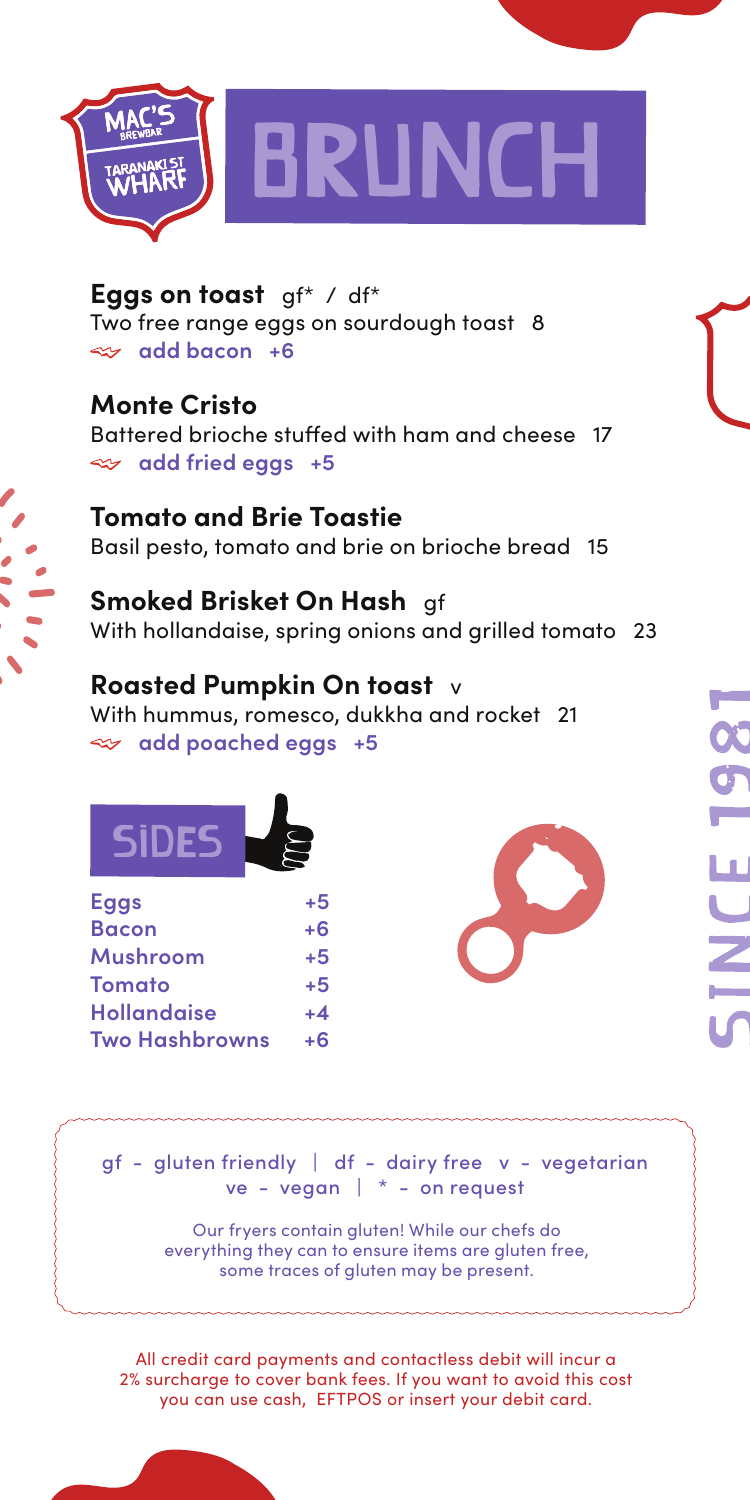



 $\overline{\phantom{a}}$ 

Warm Apple Crumble Vanilla bean ice cream andraspberry gel 12

Black Beer Brownie Chocolate mousse, peanut praline and whipped cream 13

Famous Deep Fried Ice Cream Sandwich Whipped cream, berry compote and milk chocolate soil 15

gf gluten free | df dairy free | v vegetarian | ve vegan | \* on request

Our fryers contain gluten! While our chefs do everything they can to ensure items are gluten free, some traces of gluten may be present.

All credit card payments and contactless debit will incur a 2% surcharge to cover bank fees. If you want to avoid this cost you can use cash, EFTPOS or insert your debit card.